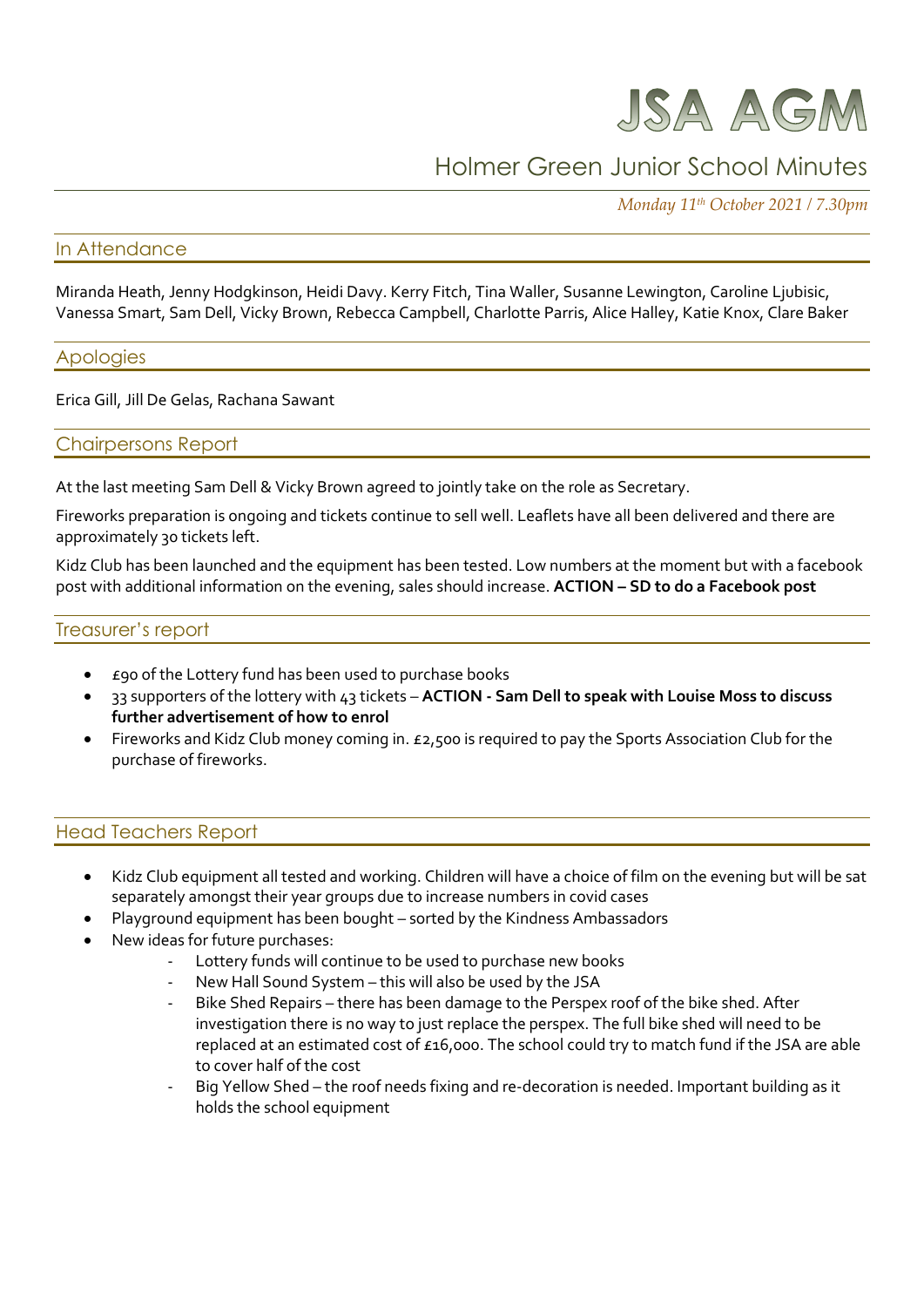#### New Business

 **Pyjama Party Kidz Club (Movie night) ~ 15th October –** 30 tickets sold so far. Snacks confirmed as drink & crisps. No sweets or popcorn. Activities to be printed by Rebecca on school photocopier (a separate code to be arranged for JSA so the costs can be redeemed). Sales will hopefully increase after the Facebook post at which point parent helps may be needed. Lateral flow tests as a precaution for parent helpers.

## **Community Fireworks Display ~ 6th November**

- Approximately 30 tickets remaining boards will be going up shortly saying "sold out"
- Current profit is around £2,200 excluding food and sweet stalls on the night
- 32 volunteers needed on the night split with the First School. Theses will be split in 45-minute slots. **ACTION – SD to do a facebook post once officially sold out**
- Stalls will be the entrance, hot & soft drinks & sweets
- Miranda has applied for a Community Fund grant to cover the cost of the portaloos. We should hear something at the end of next week. If not, cost may be covered by the SAC. A possible alternative would be Alice's Brother-in-Law who runs a portaloo company.
- **School Disco ~ 25th & 26th November.** Years 3 & 5 on 25th and Years 4 & 6 on 26th . The disco will be split into individual year groups and volunteers will be needed to dispense refreshments. Advertisement to follow on Facebook after half term.
- **Christmas on the Common ~ 5th December** (4-7pm) in association with the Holmer Green Village Society.
	- Theme to be decided all ideas welcome. Last COC theme was The Greatest Showman **ACTION – all ideas welcome**
	- Choirs to be organised within the schools
	- Stall suggestions Santa's Grotto, Chocolate & Bottle Tombola, Mulled Wine & Hot drinks, Santa's sleigh with presents (£5 per ticket, everyone wins a prize), Raffle & Tombola. **ACTION - Miranda to check if she can borrow the Scouts Christmas Sleigh again**, Beat the goalie (maybe limit the timeslot?), lucky dip – stalls decided will be dependant on the number of volunteers.
	- Mufti/Break the Rules Days to fund the event Chocolate Tombola Thursday  $25<sup>th</sup>$  November &Bottle Tombola – Thursday 2nd December. Thursdays picked to match with the First School – may be changed to a Friday if not.
- . **Christmas Gift Sales – week commencing 6th December**
	- Rebecca happy to co-ordinate in school could be limited numbers of parent helpers if needed
	- Various gifts left over in Katies loft Miranda to review
	- **ACTION - Clare Baker & Alice** to assist with the purchase of the gifts selling costs will vary from £1 - £4.50 per present
	- Suggestions Christmas socks, candles, chocolate orange
- **Kids Christmas Party – Friday 17th December**
	- Party poppers, Crackers, Selections Boxes (some available for £1 at the moment with allergies to consider – **ACTION - Miranda to look to buy a gift from Santa** (249 children in the school)

# AOB

-

- Events flyer to be designed to advise dates up until the end of the year **ACTION - SD/VB to design**
- Structured DBS check system for all JSA and parent volunteers Rebecca to review those who think they are DBS checked and those who would like to be.
- Forthcoming meetings ~ will continue with the option to meet in the school library or via zoom (all dependent on covid restrictions)
- 'Sum up' machine has been purchased to be able to take card payments for future events.